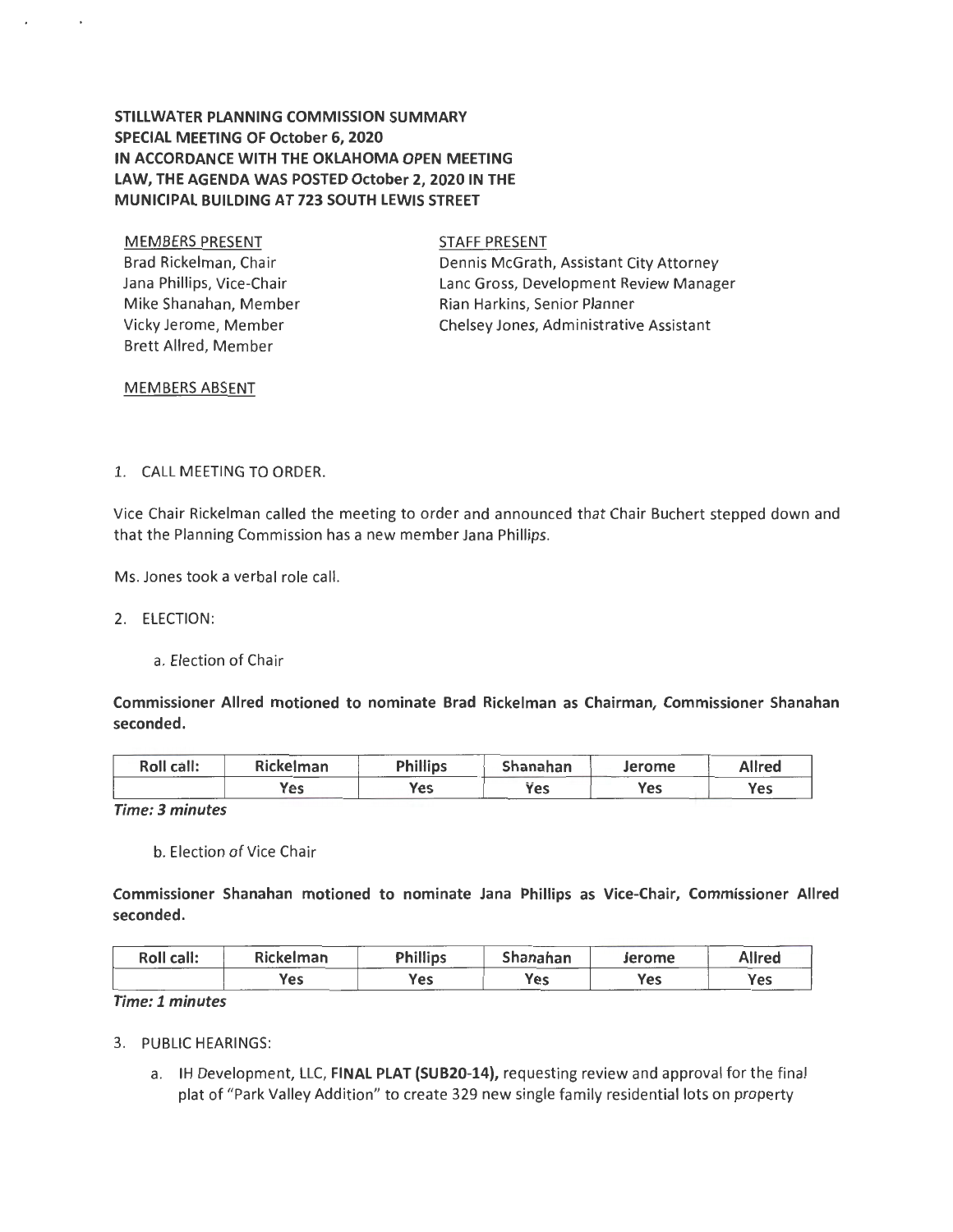currently addressed as 1823 W. 26<sup>th</sup> Avenue and zoned Residential Single Family Small Lot (RSS). **Harkins** 

Chair Rickelman introduced the SUB20-14 and asked for staff to present.

Mr. Harkins presented the final plat and explained its location. Mr. Harkins said that the preliminary plat had some issues that staff had concerns about when it came to the Planning Commission back in May. Staff worked with the applicant and engineers to address the water pressure issues. Mr. Harkins asked if there were any questions of staff.

Chair Rickelman asked if there were any questions of staff.

Commissioner Shanahan said that in his audio it sounded like Mr. Harkins went in and out at a couple points of the presentation and asked if the sanitary sewer service was going to be addressed by gravity flow or a lift station.

Mr. Harkins said yes, they are looking at a lift station. When this subdivision and the subdivision to the south are at full build out there will be a lift station that is coming in as part of this phase the way staff understands it to connect to a gravity main along  $26<sup>th</sup>$ . What staff has been told is that the lift station will have the capacity to serve not only areas that can't do gravity flow within this development but also developments without.

Commissioner Shanahan asked what improvements were made to the system to get the water pressure up to 40 PSI.

Mr. Harkins said that he would let the applicants engineer give a more detailed explanation, but what staff has been told by Water Utilities is that they have the pressure.

Commissioner Shanahan said regarding the traffic they had previous discussion and residents discussed their concerns about the amount of traffic that would be generated along with the development and he doesn't have in his notes where a traffic study was requested and wanted to know if one was requested .

Mr. Harkins said that they asked originally both the engineer for this project as well as the potential sub-division to the south to do a traffic impact analysis. They also encouraged them to do one jointly. At this point they do not have that.

Commissioner Shanahan asked if there was a deadline given for that to be submitted.

Mr. Harkins said that technically at the time that you submit a final plat that should be done if not done before. They have had a lot of time to work on that but told staff that they forgot about it. Mr. Harkins said that they are working on it now.

Commissioner Shanahan said that there were several points of the response that he couldn't hear because he was cutting out.

Mr. Harkins said that he would repeat it. Mr. Harkins said that right now they have not received the traffic impact analysis. They are trying to work through different variables regarding that. Because of that staff has not had a chance to review a traffic impact analysis from the applicant at this point. They should have given it to staff at the time of submittal but they forgot to do that. So if the commission wanted to postpone this item for 30 days in order to give them time to complete that it's something that staff would agree with.

Chair Rickelman asked if that answered his questions that he had. Commissioner Shanahan said yes. Chair Rickelman said that he was correct that it was chipping out and that he's glad they got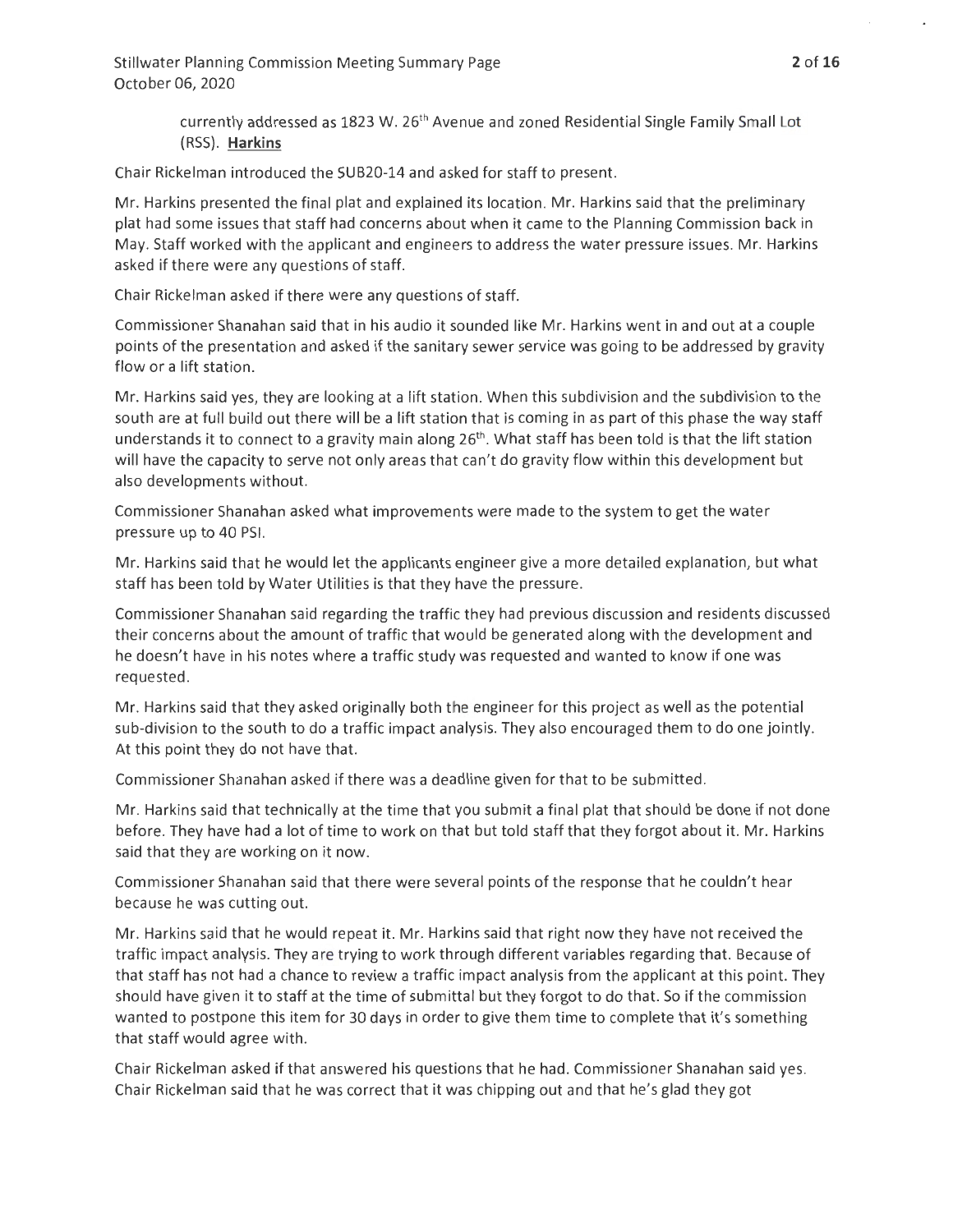## confirmation on what that last comment was.

Chair Rickelman asked if any of the rest of the commissioners had any more questions of staff before they asked the applicant to speak; none. Chair Rickelman opened the public hearing and asked if the applicant or a representative was there to speak.

Mr. Muhammed Khan with SMC Consulting Engineers 815 W Main OKC, commented on the following:

- What they have in front of them is a part of the original preliminary plat that was previously approved.
- The final plat in front of them is proposed for approximately 58 lots which is substantially reduced then what was preliminary plat approved with a conceptual preliminary design of overall utilities.
- As part of the preliminary plat for the final plat what they have in front of them is focused on the south or southern half of the overall property.
- The only access they are proposing is off Western Ave as well as access to the south to the future development of Frye addition.
- They have a network of internal streets for this final plat with one access point to Western Ave and one access point to the south boundary which will be extended into the future development of Frye addition so for this final plat there are two access points.
- There is a network of waterlines different in sizes 8 inch and 6 inch which are shown in the preliminary plat, the construction improvement plans have been submitted to the city for review.
- In the preliminary plat there were some discussions about low pressure and there were different pressure zones around the site. His understanding is that on the west side of Western that that side had the high pressure zone so a proposed connection is shown for the waterline to get the benefit of high pressure zone area from that side and then meet the city's DEQ requirement.
- As part of the submittal to the city along with the waterline improvement plans their engineers have also done the DEQ pressure analysis which was also submitted to staff with the construction plans. What he reads in that is that the normal static pressure for this subdivision will range from 55 PSI to 79 PSI which is well above the minimum required pressure of 40 PSI which was the initial comment from staff.
- For sanitary sewer services there is a combination of 8 inch water lines as well as 4 inch water lines.
- There is a provision made to allow the future connection to the south.
- The sanitary sewer lines that run within the subdivision itself are all gravity lines.
- The plan is to provide a lift station due to the limited capacity on the immediate downstream of the project.
- Lift station plans and DEQ engineering reports were submitted to the city.
- The plan is to serve the development with gravity sewer with a combination of 8 inch or 12 inch sewer line, allow drain to the lift station and from that lift station there will be a force main which will continue to the north and tie into the 24 inch main sanitary sewer which has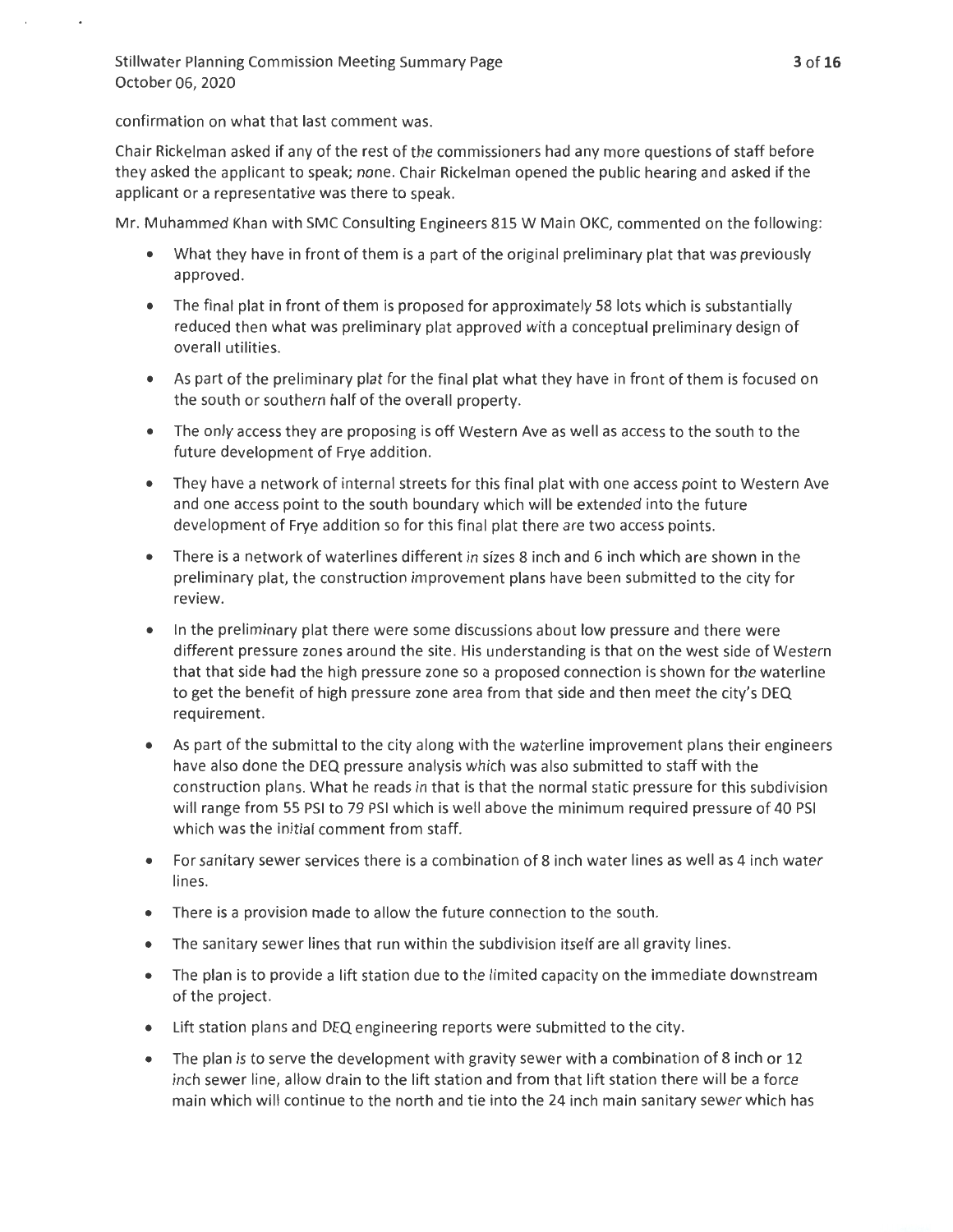> adequate capacity to receive the flows from this subdivision as well as the development to the south.

- The site typically drains in three directions therefor they have proposed three detention ponds which are numbered "A" "B" "C".
- "A" which accommodates the development in the northern part of the side would be the future pond their preliminary plat addresses to get the benefit of detention pond "B" which is located in the south southeast portion of the final plat.
- In the southeast corner of the final plat property there is an existing unnamed tributary distilled water creek that runs through that area that is part of the FEMA effective floodplain and special flood hazard area.
- Looking at the graded design, they have substantially lowered the flow rate from their side for this phase of the plan by using the detention pond "B".
- In the future when subsequent sections are added, those two detention ponds will be added as part of the future development of the subdivision.
- There will be a network of storm sewer system for the internal streets, the idea is to carry the storm water flows from the developed condition for these lots and take it to the detention system and then route it to the downstream receiving system.
- The traffic impact analysis was done on both subdivisions and due to COVID the amount of traffic on the existing street system was so low that they couldn't rely on the traffic count because schools were closed and offices were closed. They had to make projections there, they made some projections and then consulted with city staff.
- They have come to a future projection to account for the fully developed buildout and are comfortable using that traffic projection.
- There is a study to see if there is a need for a traffic signal at  $26<sup>th</sup>$  Ave and Western Ave.
- The proposed final plat that is proposed to them is on the south portion of the site which is only gaining access to Western Ave. With the amount of lots that they have in front of them the existing traffic capacity of Western Ave is adequate to accommodate the projected traffic of these 58 lots.
- The idea of an ultimate buildout and a fully addressed traffic study is to look at the overall preliminary plat which is not what is in front of them. In front of them is a final plat with 58 lots with a direct access to Western Ave and no access to 26<sup>th</sup> Ave. The load carrying capacity of Western Ave will adequately satisfy the projected traffic from the 58 lots from this phase of the final plat.
- The traffic study from what he is told will be complete next week so their traffic consultant will be able to share.

Chair Rickelman asked if there were any questions of the applicant from the commission.

Vice-Chair Phillips said that there are 58 lots in the plat and that at 30 lots you are required to have two points of access to the development. With the one to the south it was indicated that one would not be available until the subdivision to the south is connected is that correct.

Mr. Muhammed said that subdivision to the south the preliminary plat is already approved so in the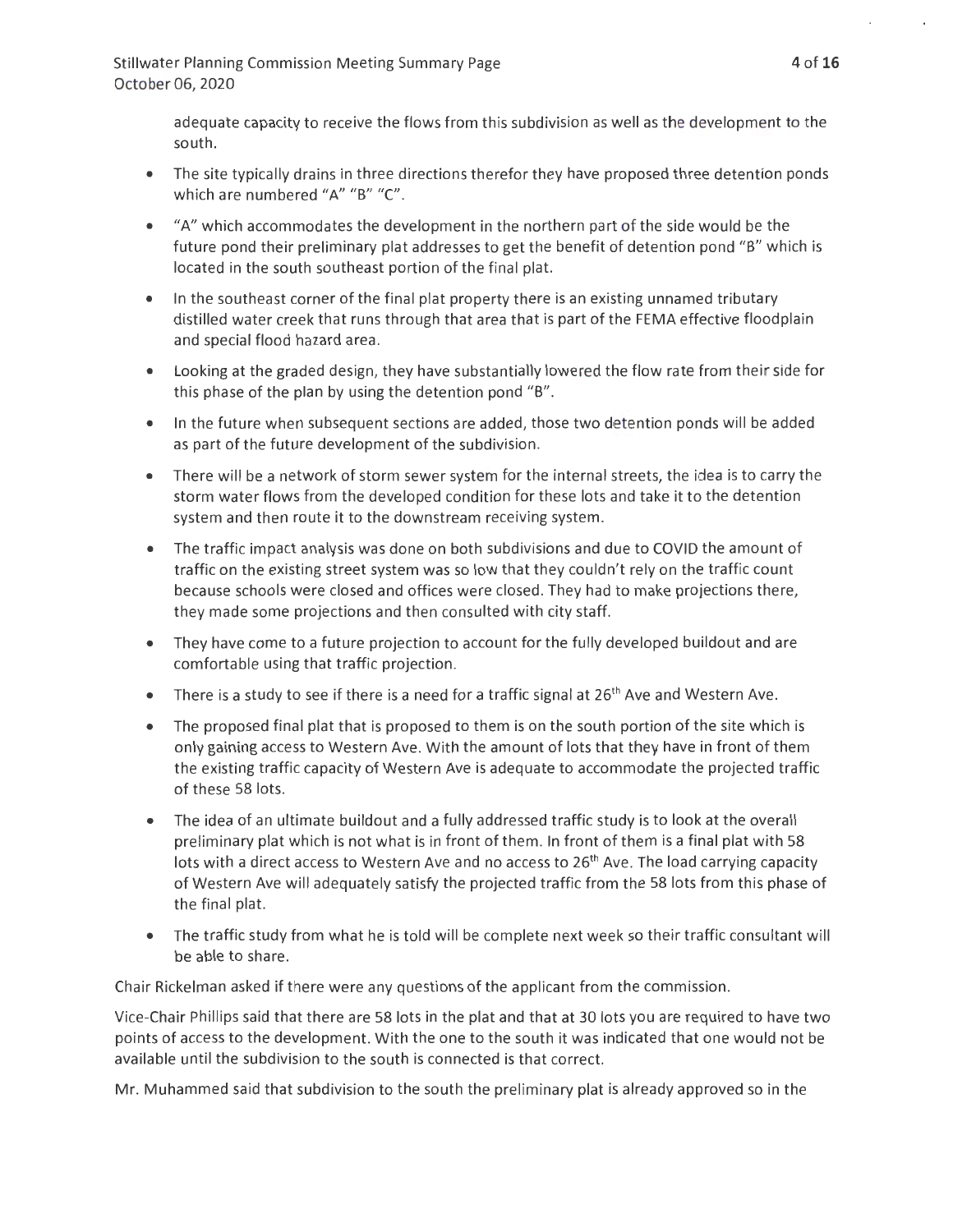larger scheme of things it is anticipated that that development is also going to come in front of them, therefor these two access points were considered as part of it. Since the development and the number of lots and the final plat in front of them is heavily set on the southern portion of the site therefor they are not showing any access to 26<sup>th</sup> Ave and this property as a final plat itself has only one access to Western Ave and one access to  $26<sup>th</sup>$  Ave.  $26<sup>th</sup>$  Ave is substantially further than the access to the southeast. There is also a discussion that is quite possible the access from the Frye addition would get the benefit of access from Park Valley addition to Western Ave. Their traffic engineers are also considering that scenario in their study to, if Frye gets the access from Frye addition to Western Ave will be used for Park Valley addition.

Vice-Chair Phillips asked if the access that goes from this addition into the Frye addition where does that outlet go, does it go to Western or does it go to 32<sup>nd</sup>.

Mr. Muhammed said that it goes to Western and that he doesn't have the preliminary plat in front of him for Frye addition but looking that the adjacent information it looks like it goes to Western.

Vice-Chair Phillips asked that regarding the lift station does he have an approximate location of where it would be located once it is installed.

Mr. Muhammed said that there are construction plans submitted for the lift station and that it will be in block 8 and east of lot 6 in block 8 is to the south of  $26<sup>th</sup>$  Ave and this proposed street which is part of this subdivision is identified as west 28<sup>th</sup> street. Looking at the overall preliminary plat the location of the lift station is more like the northeast corner of it.

Vice-Chair Phillips thanked Mr. Muhammed.

Mr. Muhammed said that he would like to correct himself about the location of the lift station. The location of the lift station is between detention pond "B" and detention pond "C" which is more like the southeast portion of the site. That seems to be the low area in the overall subdivision.

Vice-Chair Phillips said that makes more sense, thank you.

Chair Rickelman asked if there were any other questions; seeing none Chair Rickelman asked if there was anyone on the zoom who wished to speak in favor of the item. Chair Rickelman asked if there was anyone wanting to speak in opposition to the item please make note so that they can unmute them .

Mr. Gross said that he believed Mr. Jimmy Hill is probably needing to unmute.

There was some discussion back and forth about how to get Mr. Hill unmuted.

Chair Rickelman asked Mr. Hill to say his name and address for the record.

Mr. Jimmy Hill 2700 S Western Rd, said that he did not choose this time to say that he opposes the project and that he does not oppose it and that he recognizes the residential use of that area as being proper and good just to clear that up. Mr. Hill said that at review time for the preliminary plat it was agreed that a sewer easement along the access road would be platted as an easement all the way west to the property line and it appears on the plat as best he can see it that that has not been done. Mr. Hill asked if there was any objection to the plat being revised to reflect the sewer line easement all the way to the west boundary that was agreed to at the preliminary plat review.

Mr. Muhammed said that yes there is a utility easement platted as part of the final plat and that it runs along the south boundary line of block one and that it comes all the way to the right-of-way of Western Rd.

Mr. Hill said that it doesn't appear to do that as best he can see it but that Mr. Muhammed has a large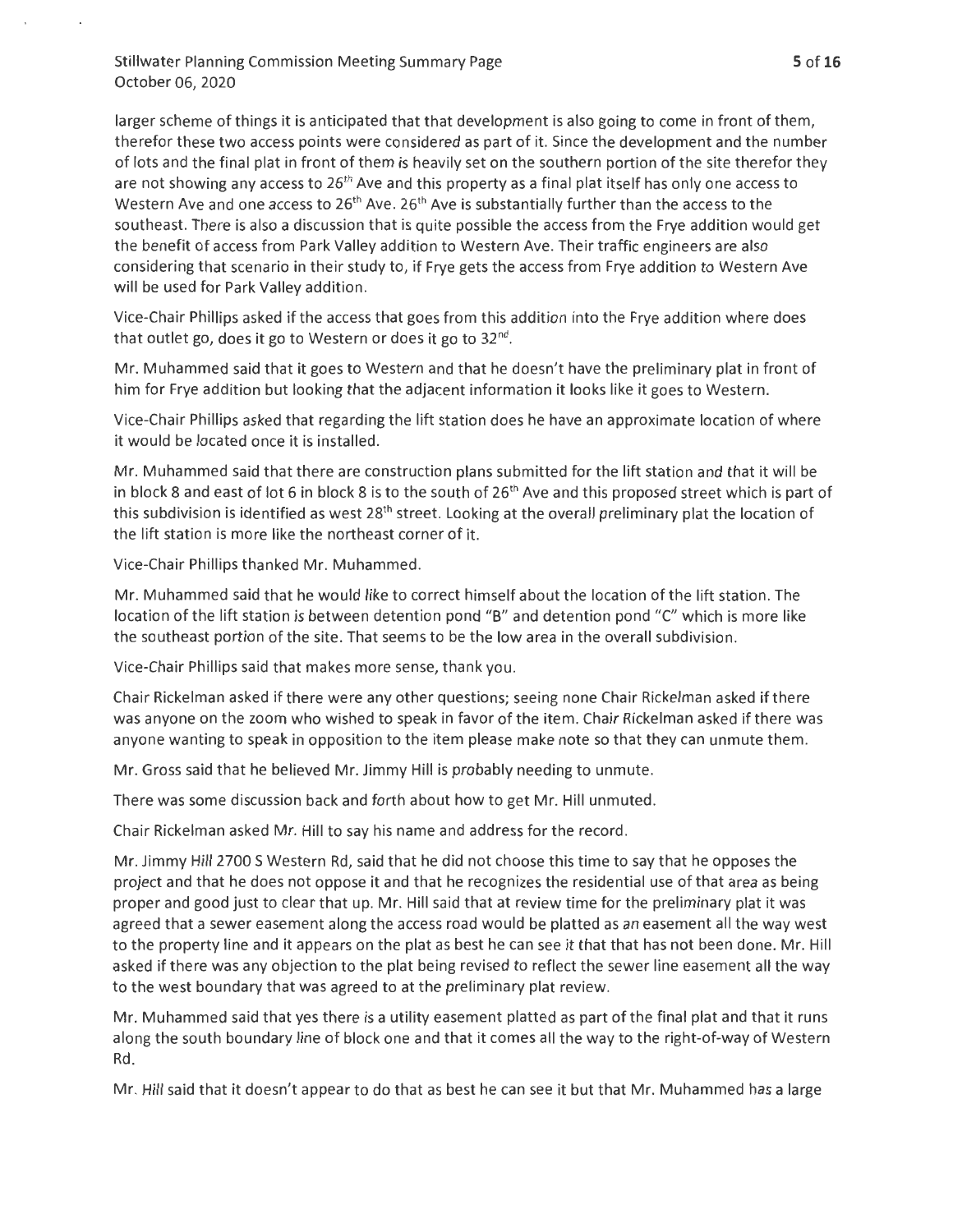plat there and he doesn't. Mr. Hill asked if they can be assured that that will happen.

Mr. Muhammed said yes and in fact as part of this final plat and part of the construction improvement plans for the sanitary sewer there is an eight inch sanitary sewer (Mr. Muhammed's screen froze).

Mr. Hill said that he didn't hear the last part of Mr. Muhammed's comment. Mr. Hill asked that if someone has the plat in front of them does it show a sewer easement all the way west to the property line.

Mr. Muhammed said that for some reason he lost connection and he wasn't sure how much Mr. Hill was able to hear him but that they do have an eight inch sanitary sewer line all the way to the eastern right-of-way to Western and that that is the possible future tie connection if they choose to do that.

Mr. Hill said that he appreciates it, that it just didn't appear on the plat that the easement was all the way west. Mr. Hill said that he had another question about the requirement for a sidewalk and that he understands that it will be required to have a sidewalk along Western Rd. and at what point in the development will it be required that that be installed and what is the timing for the sidewalk construction.

Mr. Muhammed said that the sidewalk along Western are proposed as part of this final plat and the paving and drainage improvement plans submitted to the city as part of the final plat does show sidewalks along Western.

Mr. Hill asked when that will be installed.

Mr. Muhammed said that it will be installed at the time of this phase as part of the construction work.

Mr. Hill asked if that was along with the first homes.

Mr. Muhammed said yes, that it is normally done at the time of the paving and driveways.

Mr. Hill said that he appreciates that and it is entirely proper as they do see a lot of people walking down Western which now does not have a sidewalk. Mr. Hill said that he has one other comment about the traffic that was discussed earlier. With the development here and the other development to the south which is considerable along Western, he thinks it's pretty clear just observing the traffic that they already have that there will need to be improvements sometime in the future. If the city should desire to acquire some extra road easement along Western as a part of the planning process he will donate an equal amount on the west side of Western that would enable the city to have more room for future development. He would donate that without charge.

Mr. Muhammed said that he would follow his lead as well and although there's a statutory right-of-way of 33 feet as part of this plat they are also dedicating an additional 17 feet of right-of-way to make 50 feet of the east half of the right-of-way for Western . So if things go as planned on the west side, there will be 100 feet of right-of-way.

Mr. Harkins said point of information and apologized to Mr. Hill for the interruption but could Mr. Muhammed share with Mr. Hill, the staff, and the commission how much of that right-of-way dedication is for utilities and how much can be for road.

Mr. Muhammed said that the overall right-of-way for this plat goes 50 feet wide. Out of that 50 feet you have 33 feet of statutory right-of-way, and there is 17 feet of gas right-of-way but the public right of way for Western seems to be 50 feet. The intersection of west 29<sup>th</sup> St which is part of the access to Western Rd shows an overall right-of-way along Western Rd to be 50 feet.

Mr. Harkins said thank you and apologized for interrupting Mr. Hill.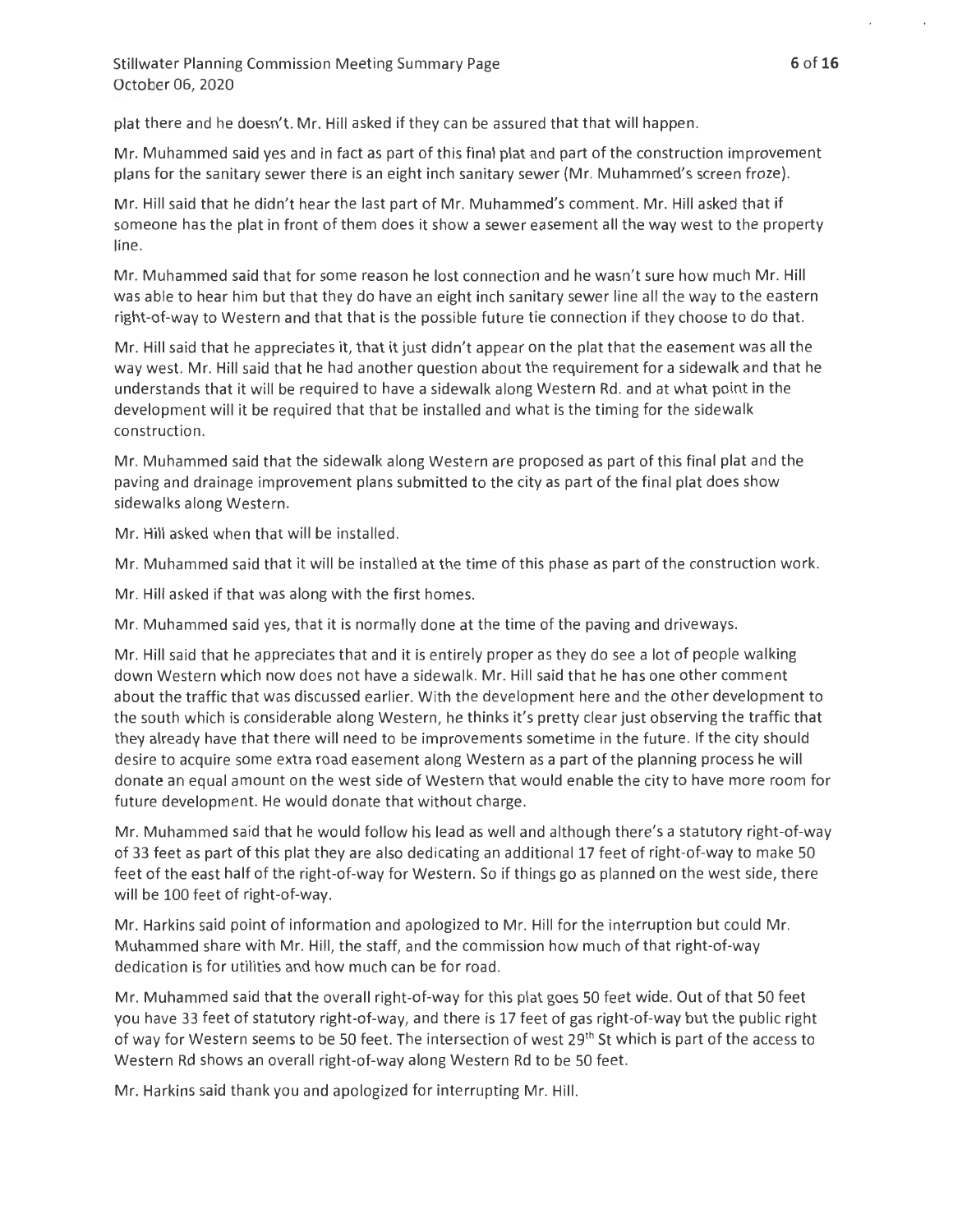Mr. Hill said that it is no problem and that he appreciates the point of information and that he for sure wants to understand what they have and what they are doing. He thinks it is wise on the part of the city to acquire right-of-way while it can be done economically because once it is developed it can be quite expensive. Mr. Hill said that he would be willing to work with the city and donate an amount that is equal to what is taken on this development for additional road right-of-way. Mr. Hill said that that is the only questions that he had and thank you very much.

Chair Rickelman thanked Mr. Hill and said that he appreciates his comments. As far as the sidewalk, he gets the feeling that they will develop the sidewalk through this final plat but not all the way for the preliminary plat to 36<sup>th</sup>. They are going to do their first piece and then as they add the next sections they'll add the other pieces. The sidewalk will be there but it won't go all the way down until they've completely finished .

Mr. Muhammed said that is correct.

Chair Rickelman thanked Mr. Muhammed and said that he really appreciates his comments. Chair Rickelman asked if there was anyone else who wished to speak in opposition or comment thereof to the item.

Mr. Hill asked if he could make another comment.

Chair Rickelman said yes briefly.

Mr. Hill said that he would like the minutes to reflect that he did not speak in opposition.

Chair Rickelman said that yes it would be noted. Chair Rickelman asked if there was any other public comment; none. Chair Rickelman closed the public hearing and asked for staff's alternatives.

Mr. Harkins presented the findings and alternatives and asked if there were any questions of staff.

Commissioner Shanahan said that given that there will have to be considerable infrastructure put in to accommodate this development for this particular plat as well as in the future has there been any estimate of what that's going to be low, moderate, or high.

Mr. Harkins said that at this time to his knowledge public works and city engineering have not put together any cost estimates on what potential improvements would be. Right now we do not have a lot of teeth so to speak in code to require additional right-of-way dedications. They try to go case by case to get to get that knowing that sometimes that doesn't work very well but that's the reality of the code that they have. There has not been a specific cost estimate to his knowledge put together by city engineering to accommodate right-of-way acquisition, road widening, or intersection improvement along Western.

Commissioner Shanahan thanked Mr. Harkins for his comment.

Chair Rickelman asked if there were other questions of staff. Chair Rickelman asked if there was any discussion of the commission or a motion.

Chair Rickelman said not seeing any he would say it would be wonderful if they had a good traffic study given the circumstances and the limited scope of this small part of the development he would lean toward going with the final plat of this piece thereof with the hope that they will learn more. The traffic study is going to be an estimate because nobody is going to school, they don't have real numbers they are going to estimate what they think. He doesn't think that that will give us some magic answer of what is going to happen when we ever get reopened and that that is just a thought to get some discussion going.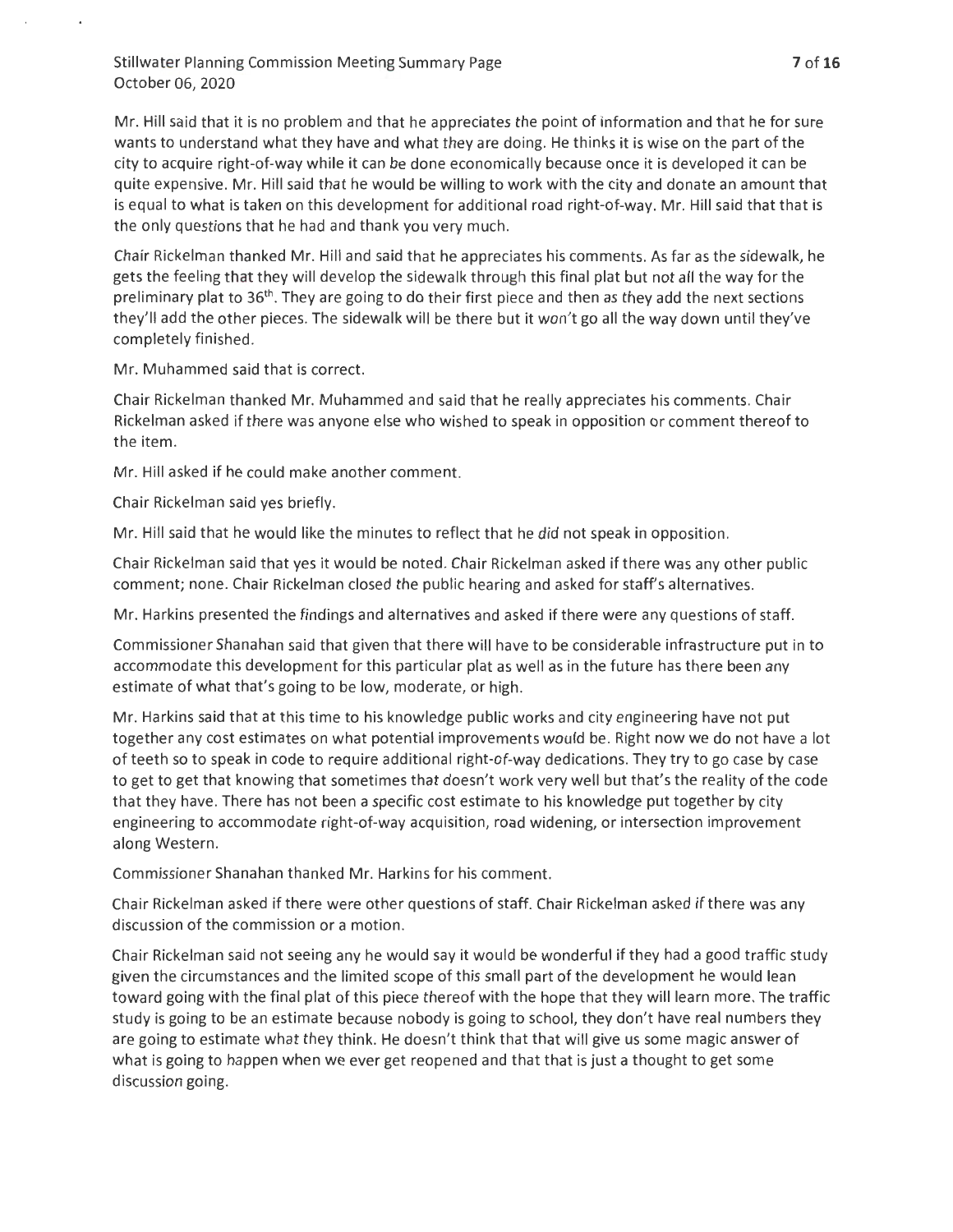Commissioner Shanahan said that he is right, however hope isn't a plan and he doesn't know at what point in time they address that. If there is further buildout they see further plats before the planning commission but it is kind of a quandary at how they should approach this at this time.

Chair Rickelman said that even if they set it for 30 more days, what are they going to know in 30 days.

Commissioner Shanahan said nothing more to your point.

Vice-Chair Phillips said to enter in for devil's advocate does anyone have a concern that if they go with alternative number one that they would be setting a precedent, move forward without the traffic study in hand.

Chair Rickelman said that it is a good comment, in general when they talk about setting a precedent or not setting it the general consensus has been that it doesn't set anything for any future piece per se accepting in so far as it might convince them to allow something to be. They are not saying we are allowing this thing going forward then this is what we've allowed. They are not setting a rule for the behavior per se.

Vice-Chair Phillips thanked Chair Rickelman.

Mr. Harkins said for a point of information that on Skyline Estates they waited 30 days while they at the preliminary plat stage while the developer did the traffic impact analysis and then did another delay for additional discussion based on that.

Chair Ricke Iman said that yes, they have certainly done it but that that didn't set a precedent per se is what her question was. Chair Rickelman asked did that set a precedent that they are always going to delay now.

Mr. Harkins said that they do run the risk if you go forward without the TIA that you would be essentially saying checklist items do not need to be dealt with at the time of submittal.

Vice-Chair Phillips said that thank you that is exactly what she is asking is if they are setting an expectation if not a precedent that they would move forward an item without all of the checklist items in hand.

Mr. Harkins said that the other thing that he would say to the commission is to think about the plats both preliminary and final that they have looked at in the last 12 months and any of the issues surrounding them . Even if they move the item back to the next meeting instead of 30 days, that would still give the applicant a chance to get that traffic study in to staff and they could start to review it.

Commissioner Shanahan said that he thinks that is a good point. They may not be able to generate the data they would prefer to have in a traffic study, but still they would have a traffic study. They wouldn't set the precedence by not having one. As everyone knows in a legal court which this is not, precedence does carry some weight.

Vice-Chair Phillips asked if she could make a motion.

Chair Rickelman said of course.

**Vice-Chair Phillips motioned to table SUB20-14 until the next Planning Commission meeting of October 20, 2020; Commissioner Shanahan seconded.** 

| Roll call: | Rickelman | <b>Phillips</b> | Shanahan | Jerome | Allred     |
|------------|-----------|-----------------|----------|--------|------------|
|            | Yes       | Yes             | Yes      | Yes    | <b>Ves</b> |

**Time: 50 minutes**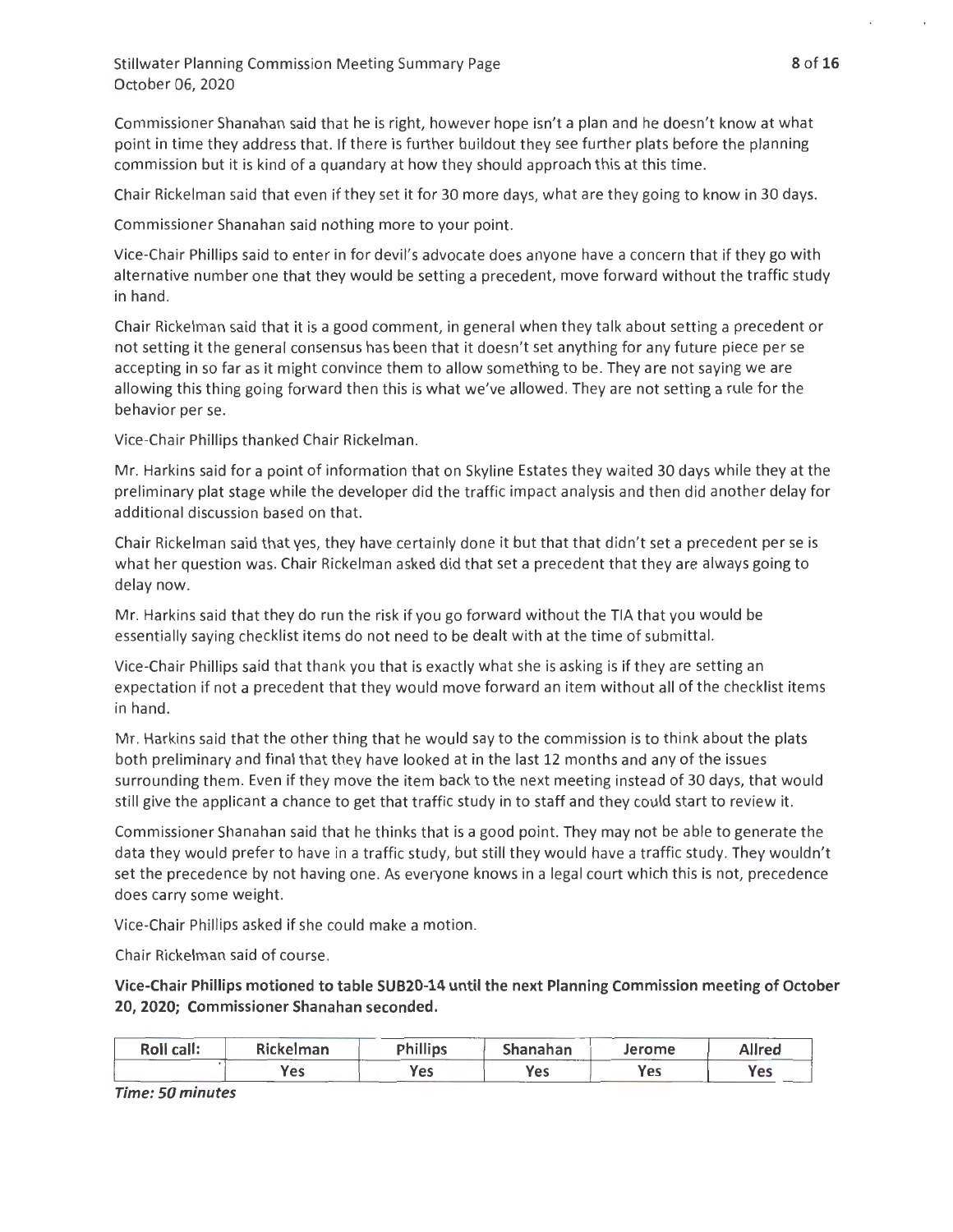b. Remis Construction Corp., **MAP AMENDMENT (MA20-04),** requesting review and approval to rezone property addressed as 122 E. Richmond Road from Commercial General (CG) to Two Family Residential (RT). **Harkins** 

Chair Rickelman introduced MA20-04 and asked staff to present.

Mr. Harkins presented the map amendment and said that based on information that the applicant has given the request has been made to rezone the property to allow for a single family home to be constructed on the property. Right now that is not allowed under the current zoning ordinances so this would allow that to happen. Mr. Harkins asked if there were any questions staff could answer about this request.

Chair Rickelman said that he was not hearing any questions. Chair Rickelman opened the public hearing and asked if the applicant was there to speak on behalf of the item.

Kelly Harris 923 S Lowry, on behalf of the applicant said that the property is zoned commercial right now and that the person buying it does want to build their single family residential home for themselves at this property. Under the commercial zoning that is not allowed even with a specific use permit. They are requesting the RT zone because there is already existing RT zoned around it. They could have requested RSS but then it would have been spot zoning. Since RT zone allows residential single family homes as a use by right it still works for them and that is why they are seeing this before them tonight.

Chair Rickelman asked if there were any questions for the representative. Chair Rickelman asked if there was anyone else who was there to speak in favor of the proposal; none. Chair Rickelman asked that if there was anyone who was there to speak in opposition of the item to make a notion thereof; none. Chair Rickelman closed the public hearing and asked for staff findings and alternatives.

Mr. Harkins presented the finding and alternatives and asked if there were any questions of staff.

Chair Rickelman said seeing no questions is there any discussion or a motion by the commissioners.

**Commissioner Jerome moved to accept the findings and recommend City Council approve the proposed map amendment as presented; Commissioner Shanahan seconded the motion.** 

| Roll call: | Rickelman | <b>Phillips</b> | Shanahan | Jerome | Allred |
|------------|-----------|-----------------|----------|--------|--------|
|            | Yes       | Yes.            | Yes      | Yes    | Yes    |

#### **Time: 7 minutes**

Chair Rickelman said that he saw a text that Commissioner Jerome was going to have to step away.

Commissioner Jerome said yes gave her apologies.

Chair Rickelman said that that is ok and that they still have four commissioners so they should be ok since they have quorum.

c. **SHORT TERM RENTAL (STR-0052),** review of application from Cameron Moore for a short term rental property at 2712 W 21<sup>st</sup> CT in the Residential Single Family Small Lot (RSS) district.

Chair Rickelman introduced STR-0052 and asked staff to present.

Mr. Harkins said that the short term rental ordinance in the development code allows for an application and review process as well as notification of property owners within 300 ft. This application has had a number of objections which is why it comes before the Planning Commission tonight. Those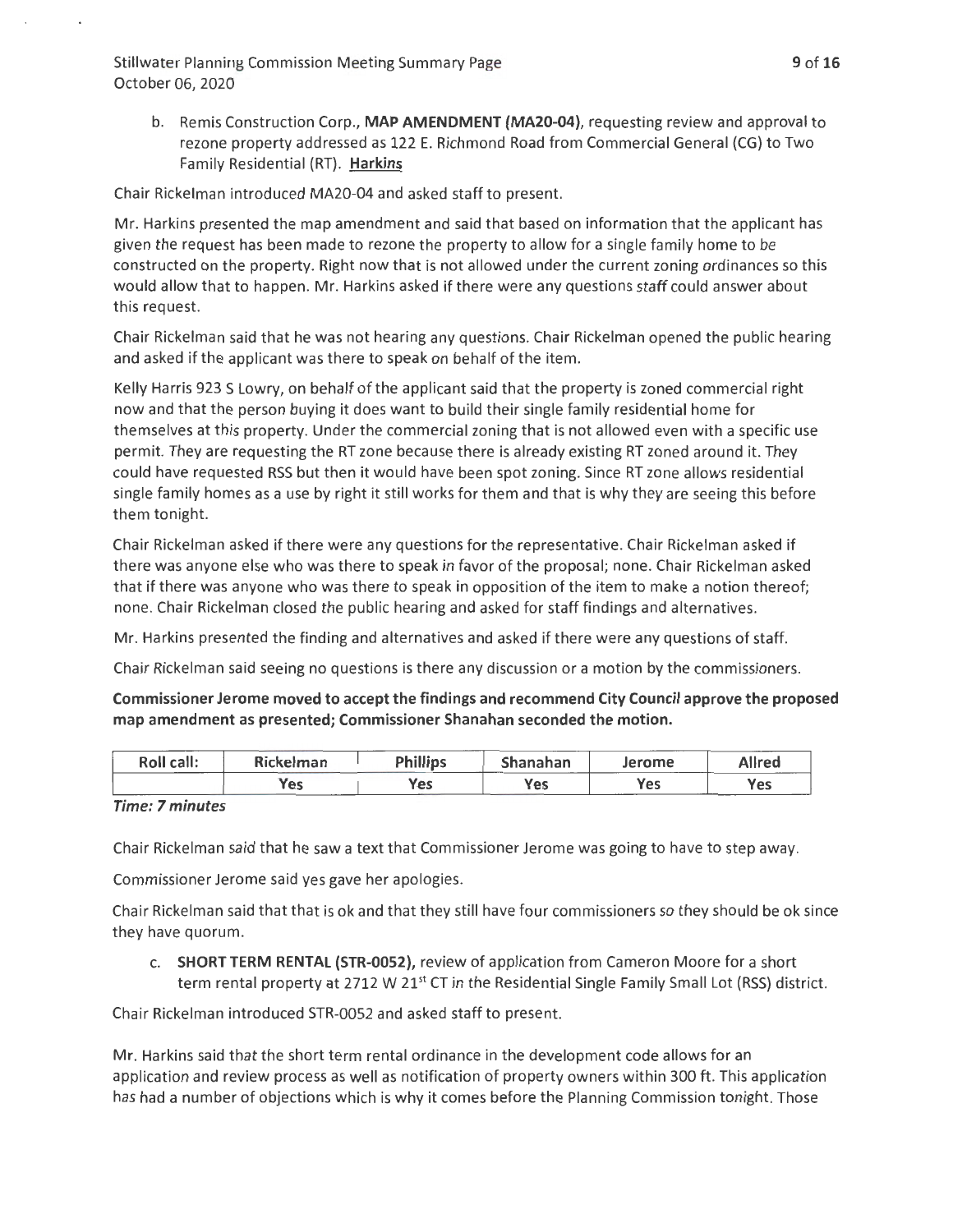objections received before the packet went out were included. We did receive one other objection today from an individual within that 300 ft. The applicant is here to discuss their short term rental property. Mr. Harkins then showed the location of the property on the map and asked if there were any questions of staff.

Chair Rickelman said it didn't look like there were any. Chair Rickelman opened the public hearing and asked if the applicant or representative were there and if so if they would like to speak now is the time. Seeing none Chair Rickelman asked if there was anyone else who wished to speak in favor of the item; none.

Chair Rickelman asked if there was anyone who wished to speak in opposition to the item and asked if there was a list or if Ms. Jones had a way we wanted to call them up to speak, or if they would just unmute and say their name and address for the record.

Michael Ingram 2704 W 21 $^{\text{st}}$  Ct, asked if he was allowed to share his screen..

Chair Rickelman said that he didn't think there was anything wrong with that if he is able to.

Mr. Ingram said that he just had some slides to guide him.

Dennis McGrath, Assistant City Attorney said that yes he can present as long as it is appropriate.

Chair Rickelman said that we are working with a difficult thing with zoom, so yes.

Mr. Ingram said that he has several objections and concerns about the request. Mr. Ingram said out of all honesty he doesn't understand a lot about this process or the purpose of the process but that he will speak to it anyways.

Mr. Ingram stated the following concerns:

- The home is already on Airbnb and is being rented out.
- Have already had issues with game day users at the property.
- People have parked in the cul-de-sac and in front of their house that has impeded traffic in the cul-de-sac.
- There are reviews already on Airbnb that date back to August.
- Worried about safety of his children because when people rent an Airbnb there is no. requirement or background checking for sexual predators or any real extensive looking into their background.
- An actual resident that is a registered sex offender would have to notify the neighborhood and adjacent people.
- Stopchildpredators.org is a website for what he is discussing about child predators using Airbnb to get into neighborhoods.
- Property maintenance is a concern.
- The fence that is on their property between the two houses is falling apart. The post is broken and it is leaning over.
- Worried the fence will get worse since it became an Airbnb.
- Parking has already been an issue especially since they are in a cul de sac.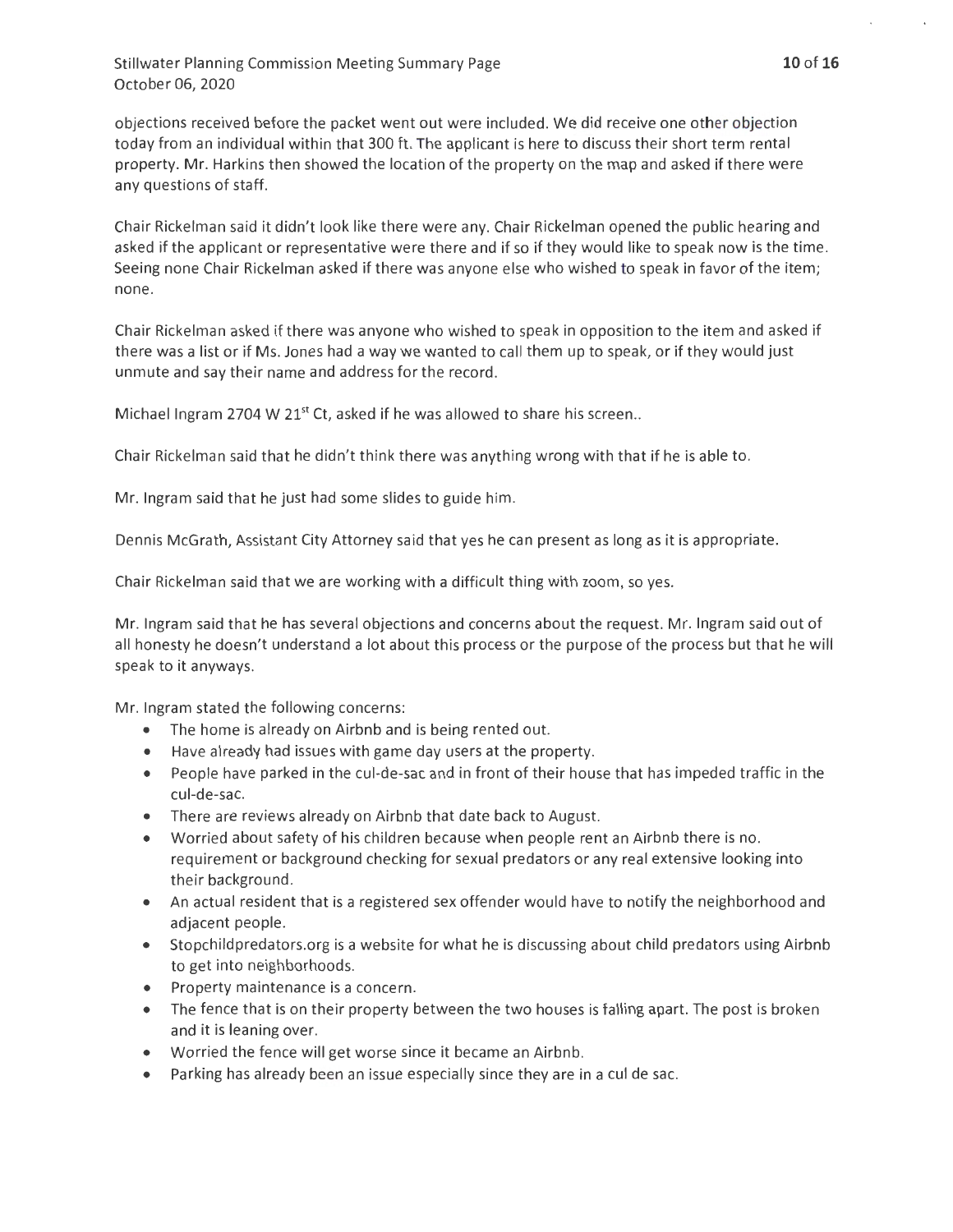- People have already parked in front of their driveway and another in front of their mailbox on game days.
- There will be a smaller number of people that will want to buy a home next to an Airbnb knowing that it will be used for OSU events and things like that.
- It's easy to find out which homes are used for short term rentals on the internet, as well as because of the licensing process.
- Makes him question whether or not he wants to continue living and investing in a home that he knows will now be harder to sell in the future.
- In the Westwood Neighborhood Conservation Overlay District some of the verbiage talks about preserving the original use of the neighborhood.
- Moved into the neighborhood so that it could be a residential neighborhood for single family residents and not used for this purpose and he is hoping that that Planning Commission would preserve the original zoning district of Residential Small Lot Single Family homes that would prefer not to have short term rentals in the area.
- Completely objecting to the approval of this short term rental.

Chair Rickelman thanked Mr. Ingram for his comments and asked if we have others who would like to speak in opposition.

Rick Halley 2720 W 21 $st$  Ct, made the following comments:

- He has lived in his house for 25 years and never had any issues with their neighboors until now because of the short term rental next door.
- There are noise issues because their bedroom window is about 50-lOOft from their front door so they hear the door slam and people outside talking.
- With the September rental they were awoken early in the morning because of people out on the driveway drinking beer, talking, and laughing because it was a morning game.
- Have concerns about emergency vehicles getting through when they are parking with their cars butting out into the road, inside the circle, and just outside the circle.
- They have a hard time getting in and out of their house because of the parking.
- Safety is also a concern since they don't know what kind of people are going to be there.
- They agree with everything Mr. Ingram said.

Chair Rickelman thanked Mr. Halley for his comments.

Joleen Royer 2001 S August Dr, made the following comments:

- Lives in close proximity of the property and received the notice from the City of Stillwater.
- Bought this house as a single family home and wants it to stay a single family neighborhood, not used for commercial purposes.
- Have already had problems with long term rentals not being kept up and devaluing the neighborhood.
- They like that it is a small quiet neighborhood and would like to keep it that way.

Chair Rickelman thanked Mrs. Royer for her comments and asked if anyone else would like to speak in opposition; none.

Mr. Ingram asked if he could make another note, because he had one thing he wanted to mention at the end.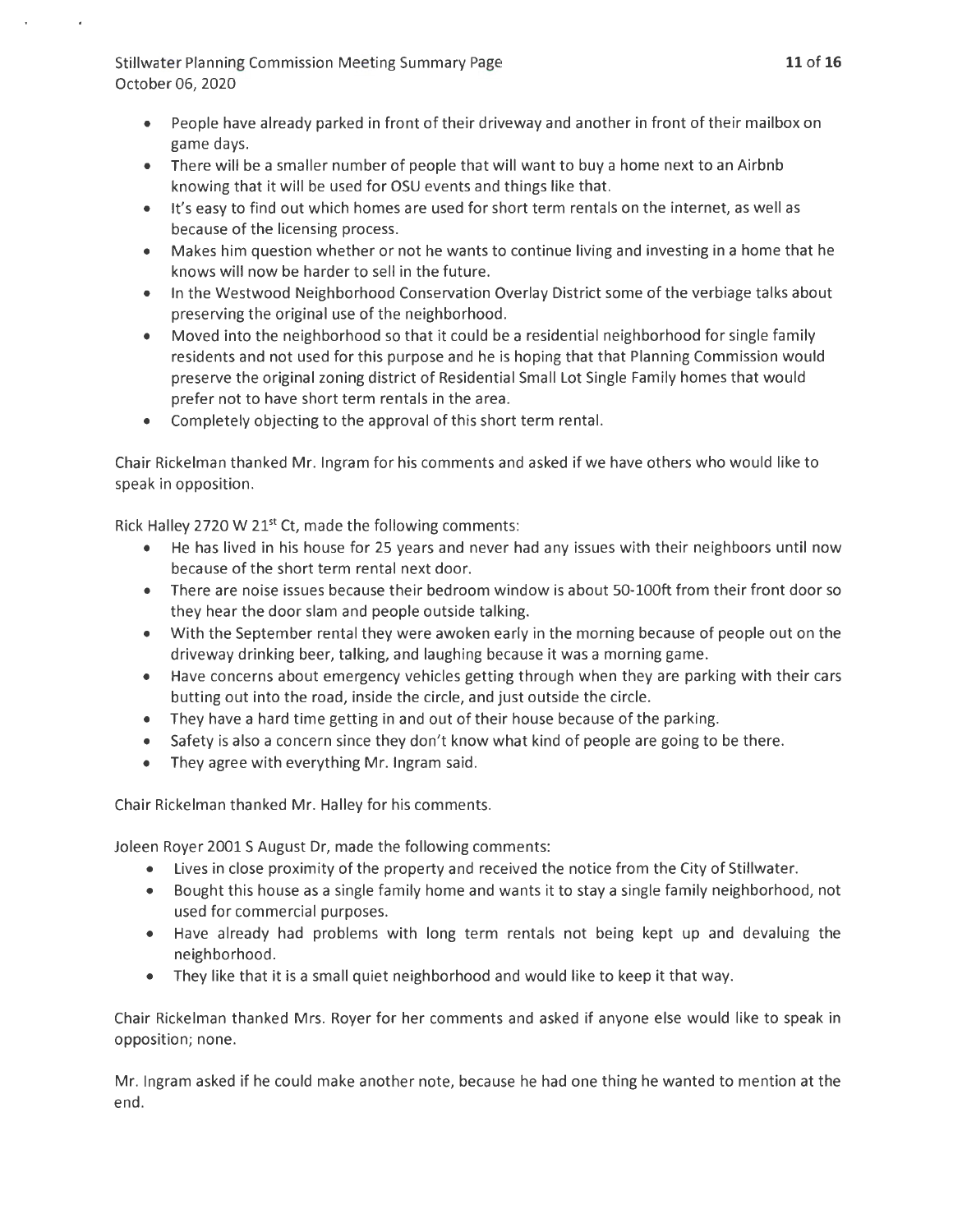Mr. McGrath let Chair Rickelman know that he is in control of the meeting and if he wants to let him speak again he will have to acknowledge that.

Chair Rickelman acknowledged Mr. Ingram and asked him if there was something he wanted to say.

Mr. Ingram said yes the last thing that he wanted to mention was that there is going to be a trend that they might have to deal with in the future. Tailgating is now being restricted due to the pandimic and COVID 19, so a lot of that tailgating is getting pushed into the neighborhoods and elsewhere. That trend is being seen very close to his home. Mr. Ingram said that he oppologizes that that was something that he ment to mention in his speal.

Chair Rickelman asked if there was anyone else who wanted to speak in opposition because he wanted to make sure he had gotten to everyone that wanted to; none.

Chair Rickelman closed the public hearing and asked for staff's alternatives.

Lane Gross, Development Review Manager said that Mr. Harkins had left the meeting and that he doesn't have access to his presentation. What it comes down to is that Planning Commission can either approve or deny the request.

Chair Rickelman asked if there were any questions of staff.

Commissioner Shanahan asked if they turn down the applicant for this short term rental what would prevent them from continuing to utilize the structure as an Airbnb.

Mr. Gross said that they would not be able to operate as an Airbnb because it does require a permit. Commissioner Shanahan thanked Mr. Gross.

Chair Rickelman said that he believes that they recommend on City Council on this, either approval or disapproval and that he doesn't know that they make that final decision, and asked if that was correct.

Mr. Gross said that that is his understanding.

Chair Rickelman said that just so they understood that they could recommend yay or nah but that in the end they won't make that final decision.

Commissioner Allred said that they also have the ability to table and ask for further information.

Chair Rickelman said yes sir they can table as well. Recommend approval, recommend denial, or table to a date certain are the normal three options.

Commissioner Allred said that he would like to address Mr. Ingram for a minute. This body has no authority to create ordinances that have anything to do with tailgating just so he'll understand that that is a City Council issue not a Planning Commission issue.

Commissioner Allred said that he would like to ask Mr. Ingram some questions and asked him if he has addressed the owner directly and dealt with this on a local level with you and him to say hey if you're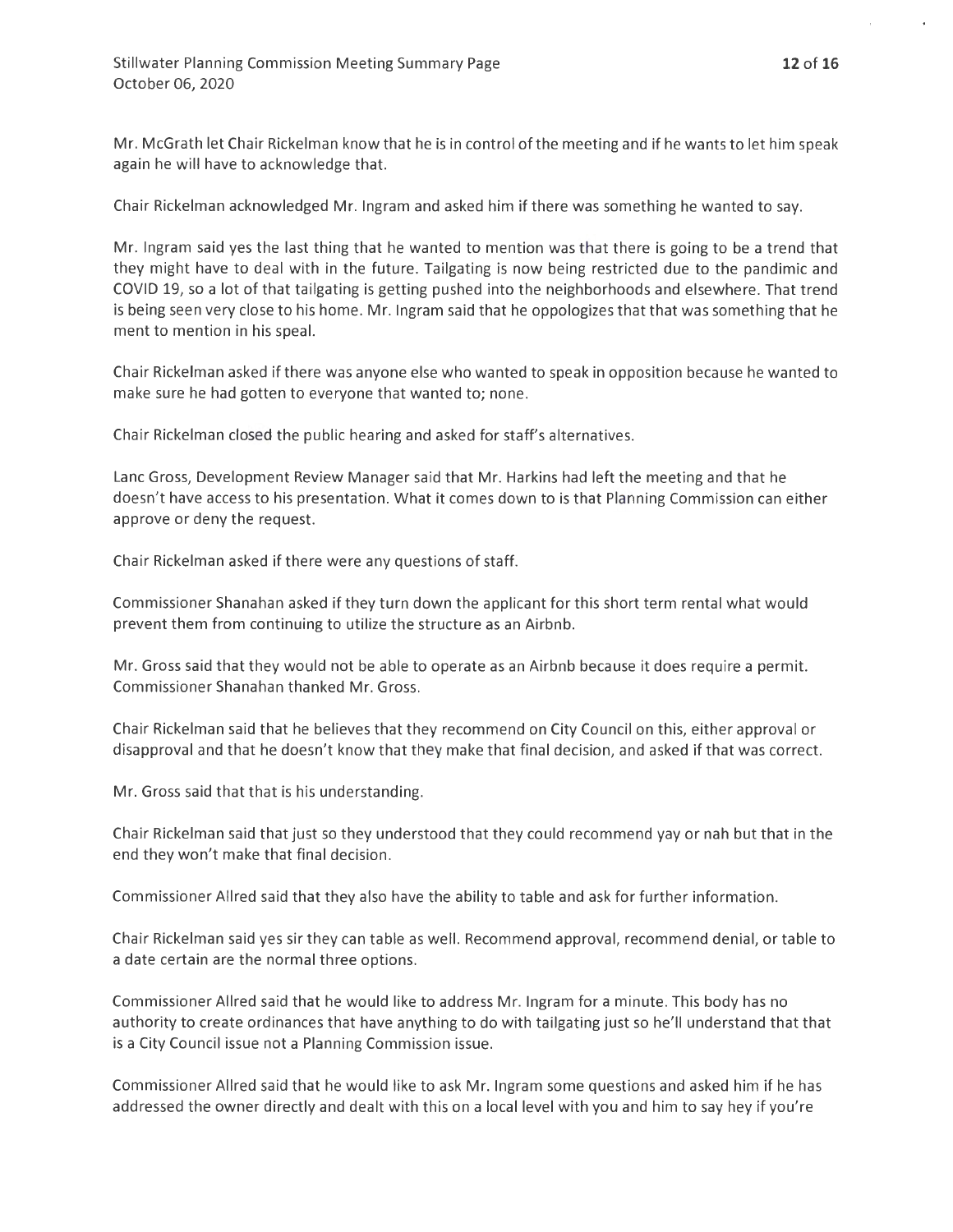going to have this can you please notify the residents or people that stay at your house that they won't park here or they won't park there and that they will keep their noise level down. There are ordinance in place such as you can certainly call the authorities, you can call code enforcement and things like that to kind of address some of these things as soon as they occur and is that something he is aware of.

Mr. Ingram said yes he is very aware that there are ordinances for things such as parking or noise and that will become something that he will have to call in and complain about when it occurs. To address his first question he has not spoken with them, they have only lived there a short period of time. From his assessment they bought the house and lived in it for the minimum amount of time you have to live in it to turn around and make it into an Airbnb. During this time it has been the COVID 19 pandemic and they haven't approached them at all other than short hellos and goodbyes that's about it. He has not spoken with them about this issue. The second question yes he understands that parking and noise that there are ordinances and this is something he will have to be calling the city about on a regular basis if that's what it comes down to, that is definitely understood. The other issues that are actually more of concern don't get addressed by the ordinances that he's describing. That is the background checks that are for the residents that come in there, and concerns of child predators, and concerns of the fence that is falling over towards his backyard.

Commissioner Allred said with respect to the background checks and all that that would have to go through City Council if he's not mistaken. With respect to the fence issue that can be addressed to the owner itself and then you can also file a code enforcement complaint and code enforcement can come out and site the owner for dilapidated property ect.

Mr. Ingram said understood.

Mr. Gross said that to make a clarification whatever decision is made tonight, either the applicant or the protesters can appeal the decision to the City Council, that's how it would get to City Council.

Commissioner Allred said he would like to address his commissioner colleagues, although he would certainly have to validate and address Mr. Ingram's concerns that they are legitimate and valid and they are to be respected. The other side of that is that if they deny this simply because there is one bad apple in an Airbnb bunch does that mean that they then have to deny future ones. This sounds more like an issue that if the applicant satisfies the requirements which he's understanding they do, he doesn't necessarily know that they can deny it just based on who they short term rent it to. So if they rent it to somebody for a weekend and that person or those people happen to party, it's not a continual party situation where they are always causing noise or always causing disruptions within that neighborhood.

Vice-Chair Phillips said that it appears that the documentation that they have, it looks that a license has been applied for but it looks like that applicant has not waited for that license to be granted before beginning a commercial business in the neighborhood. Also in full disclosure she wanted to share with the Planning Commission and those present tonight that she was a resident in this neighborhood for nearly 15 years she moved away about 4  $\frac{1}{2}$  ago. It is a very nice, stable, single family type residence neighborhood and it is very quiet. Mrs. Royer did indicate that there have been some long term renters that have been an issue from time to time and she can vouch for that, there have also been renters that are long term renters that are very nice and fit into the neighborhood quite nicely and she thinks you have that anywhere you go. If they are looking particularly at a case by case basis which she thinks they probably should if this begins to come up repeatedly. It seems like if the property owner had in good faith gone to their neighbors and said that hey I'm thinking about doing this, it may impact you, these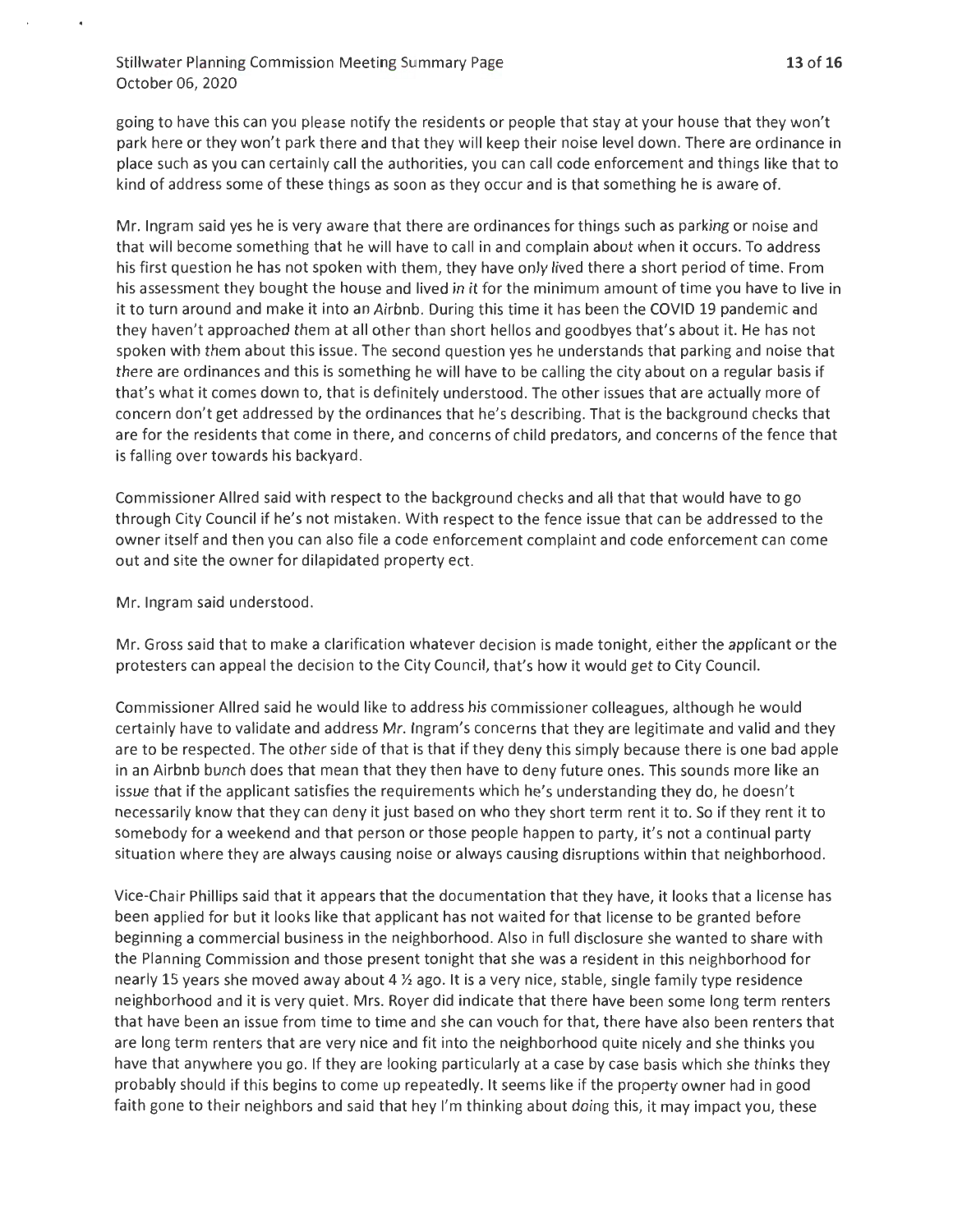are some ground rules that I would like to set for my clients. If they had been a responsible property owner in the past that might hold a little more weight then maybe some of what they are seeing in some of the evidence here. She wishes the applicant had been here so that they could hear that side of the story.

Commissioner Allred said to that end maybe it makes sense to table this down the road and give the applicant a chance to appear so that they can address this with them.

Chair Rickelman said that that is certainly an option, although they were informed that this was coming up tonight and this was something that they could speak to. Trying to think back of the cases that have come up in the past, the one that he remembers is there was something to do with or some discussion where the property owner had not prepared the property adequately at that time for that short term rental. The rest of them they passed all the way through. Not working from a lot of experience but he thinks that Vice-Chair Phillips' point that it's already being sold as one even though there is this application is an important point and one that is a little different than a lot of others where people are saying we are considering to do this in the future and here is our application. He thinks that it is a concern that he agrees with . If you do it and you don't apply for the license and you're already doing it, then you are already not following the requirements of the license. Back when they first started it there were people that were doing it and then they started this license and he gets that, but this isn't the case in this one. You can't just start doing it and then say well I'll get a license later when it comes.

Vice-Chair Phillips said that she believed that Mr. Gross pointed out that if it's denied here, that the applicant has the opportunity to challenge that, is that correct.

Chair Rickelman said that they can appeal to City Council.

Chair Rickelman asked if with that someone wanted to make a motion.

Commissioner Allred motioned to deny, Vice-Chair Phillips seconded.

Chair Rickelman asked if there was any final discussion on the motion and said that seeing none there has been a motion and a second to deny the application and that the Planning Commission will now vote.

**Commissioner Allred motioned to deny, Vice-Chair Phillips seconded.** 

| Roll call: | Rickelman | <b>Phillips</b> | Shanahan | Jerome | Allred |
|------------|-----------|-----------------|----------|--------|--------|
|            | Yes       | Yes             | Yes      | Absent | 'es    |

*Time: 29 minutes* 

4. MEETING SUMMARY FOR REVIEW AND POSSIBLE ACTION:

a. Special Meeting Summary of September 1, 2020

Commissioner Allred asked Mr. McGrath if they have to approve each of them seperately or can they approve them together.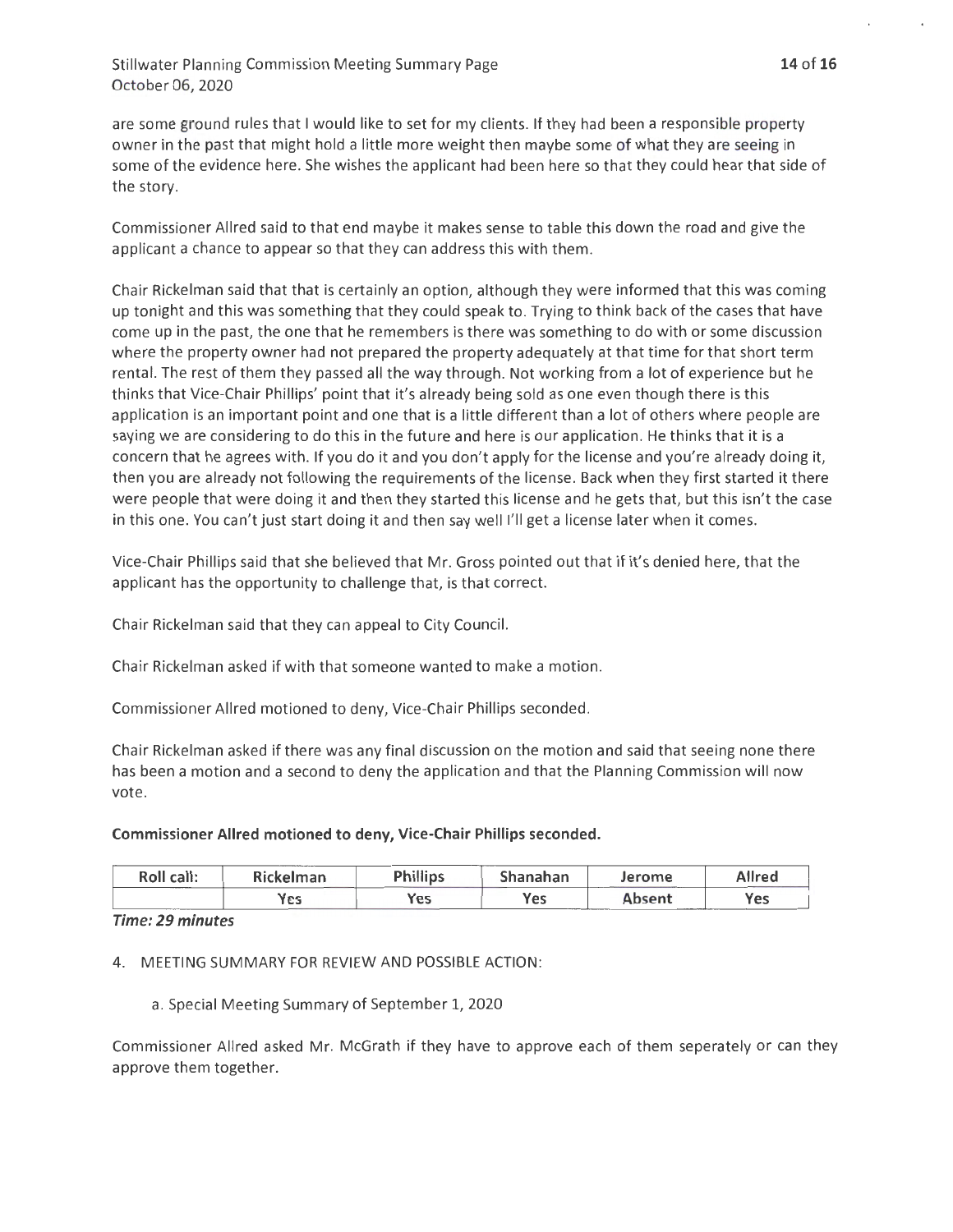Mr. McGrath said that they have to be done seperately.

Commissioner Allred moved to approve the September 1, 2020 meeting summary; Commissioner Shanahan seconded.

| Roll call: | <b>Rickelman</b> | <b>Phillips</b> | Shanahan | Jerome | Allred |
|------------|------------------|-----------------|----------|--------|--------|
|            | res              | Abstain         | Yes      | Absent | Yes    |

#### *Time: 1 minutes*

Mr. McGrath said as a point of information even though Vice-Chair Phillips wasn't there for the meeting, she couldn't make the original motion but she could second it or vote on it although she doesn't have to.

Vice-Chair Phillips said thank you.

b. Special Meeting Summary of September 15, 2020

Commissioner Allred said that he would like to make some corrections. Mr Allred said that he was present via audio, that he was dialed in and that he even attempted to vote when the clerk would call his name. He attempted to vote, he voted on each item and for whatever reason due to technical difficulties was unable to be heard. The minutes as presented reflect that he was absent but he was in fact present.

Mr. McGrath said that we can make note of that in the record but they can't make note of how he would have voted or did vote.

Commissioner Allred said correct, and with those changes he would like to motion to approve.

Mr. McGrath said that since Commissioner Allred wasn't officially in that meeting and they didn't take a verbal role call so he can't make the original motion. He would ask that someone else make the motion and then he can second it.

Chair Rickelman asked if anyone else would like to make the motion that with those corrections that they approve the minutes of the 15<sup>th</sup> as corrected.

Commissioner Shanahan moved to accept the minutes of the September 15th meeting with the noted exceptions that Commissioner Allred has made; Commissioner Allred seconded.

| Roll call: | Rickelman | <b>Phillips</b> | Shanahan | Jerome | <b>Allred</b> |
|------------|-----------|-----------------|----------|--------|---------------|
|            | Yes       | Yes             | Yes      | Absent | Yes           |

#### *Time: 3 minutes*

5. MISCELLANEOUS ITEMS FROM STAFF, PLANNING COMMISSIONERS, OR CITY ATIORNEY:

- a. Next Planning Commission meeting October 20, 2020.
- 6. ADJOURN.